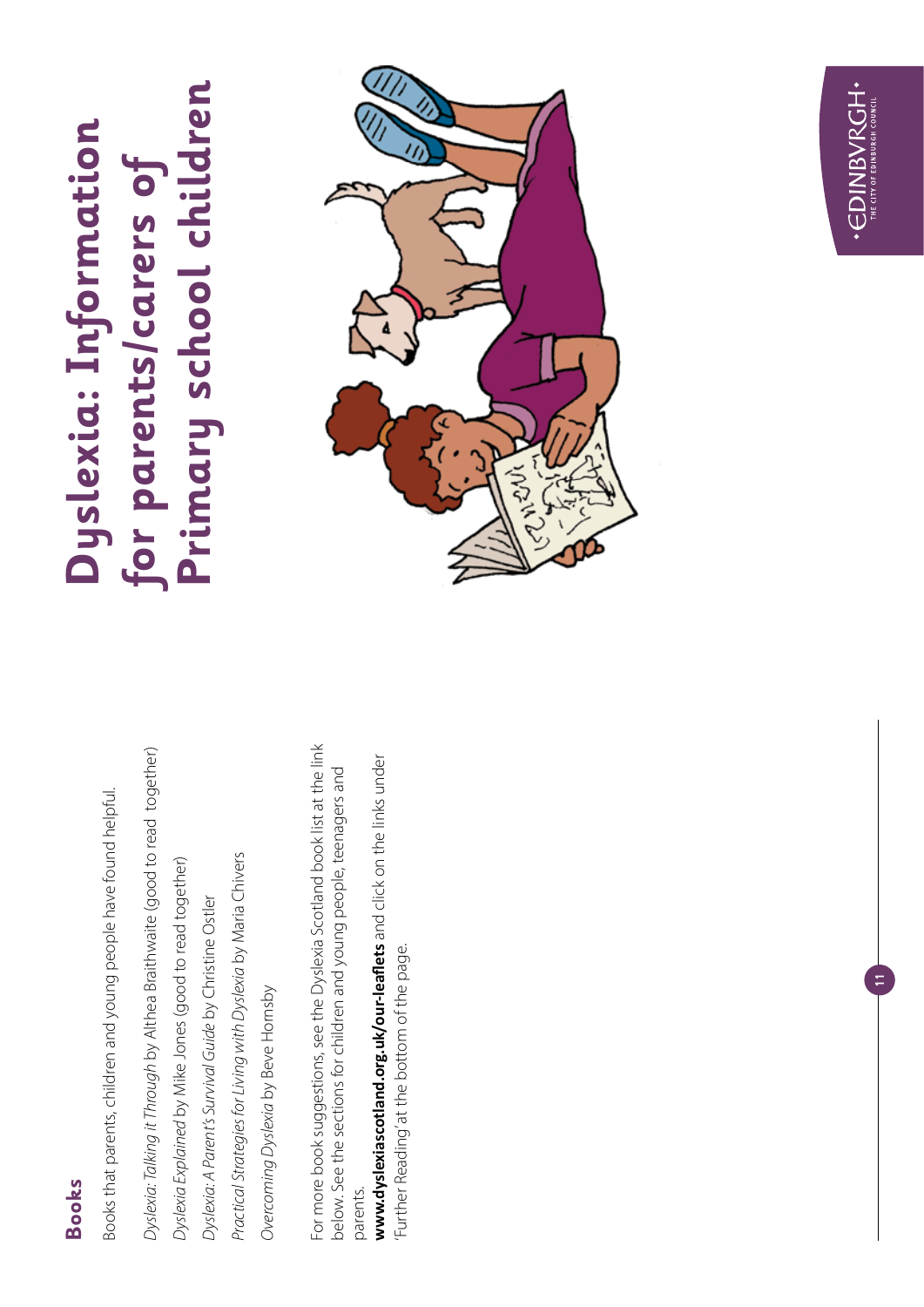# **What is dyslexia?** What is dyslexia?

refer to difficulties in any of these areas Literacy is the ability to read, write, speak and listen. A literacy difficulty can refer to difficulties in any of these areas. Literacy is the ability to read, write, speak and listen. A literacy difficulty can

reading and spelling, they are sometimes described as having dyslexia. When children, young people and adults have difficulty developing fluent When children, young people and adults have difficulty developing fluent reading and spelling, they are sometimes described as having dyslexia.

learner and may range from mild to severe. neurodevelopmental condition. The consequences vary from learner tc backgrounds and in all social groups. It is a hereditary, life-long Dyslexia can occur among people of all levels of ability, of all linguistic learner and may range from mild to severe. neurodevelopmental condition. The consequences vary from learner to backgrounds and in all social groups. It is a hereditary, life-long, Dyslexia can occur among people of all levels of ability, of all linguistic

the British Psychological Society: the British Psychological Society: Edinburgh has adopted the operational definition of dyslexia developed by Edinburgh has adopted the operational definition of dyslexia developed by

despite appropriate learning opportunities *despite appropriate learning opportunities.* learning at the 'word level' and implies that the problem is severe and persistent *learning at the 'word level' and implies that the problem is severe and persistent*  develops very incompletely or with great difficulty. This focuses on literacy *develops very incompletely or with great difficulty. This focuses on literacy*  Dyslexia is evident when accurate and fluent word reading and/or spelling *Dyslexia is evident when accurate and fluent word reading and/or spelling* 

British Psychological Society 2005 British Psychological Society 2005

# Where can I find out more? **Where can I find out more?**

Talk to your child's class teacher and Support for Learning staff Talk to your child's class teacher and Support for Learning staff.

support your child, focusing on how he or she succeeds and learns best. If you have concerns, contact the school first to share and discuss ways to support your child, focusing on how he or she succeeds and learns best. If you have concerns, contact the school first to share and discuss ways to

#### Useful websites **Useful websites**

and resources for parents and resources for parents. These are websites where you can find support and up-to-date information These are websites where you can find support and up-to-date information

#### www.dyslexiascotland.org.uk/our-leaflets www.dyslexiascotland.org.uk/parent **www.dyslexiascotland.org.uk/our-leaflets www.dyslexiascotland.org.uk/parent**

Dyslexia Scotland. 0344 800 8484 Dyslexia Scotland. 0344 800 8484

# www.unwrapped.dyslexiascotland.org.uk **www.unwrapped.dyslexiascotland.org.uk**

dyslexia (ages 8+) Dyslexia Unwrapped – Dyslexia Scotland website for young people with dyslexia (ages 8+) Dyslexia Unwrapped – Dyslexia Scotland website for young people with

#### www.enquire.org.uk **www.enquire.org.uk**

about your rights as a parent. 0345 123 2303 about your rights as a parent. 0345 123 2303 The Scottish advice service for additional support for learning. Information The Scottish advice service for additional support for learning. Information

### www.callscotland.org.uk **www.callscotland.org.uk**

support your child. A dyslexia search on this site will give a list of the latest apps and software to support your child. A 'dyslexia' search on this site will give a list of the latest apps and software to

## www.nessy.com/uk/parents **www.nessy.com/uk/parents**

for Nessy on YouTube to find useful videos too. Information and games. You can sign up to use them with your child. Search for Nessy on YouTube to find useful videos too. Information and games. You can sign up to use them with your child. Search

## www.bdadyslexia.org.uk/parent **www.bdadyslexia.org.uk/parent**

support, and online videos about dyslexia support, and online videos about dyslexia. The British Dyslexia Association, a UK wide charity providing information and The British Dyslexia Association, a UK wide charity providing information and

external websites and may not share the opinions expressed there. Please note that the education authority is not responsible for the content of external websites and may not share the opinions expressed there. Please note that the education authority is not responsible for the content of

 $\vec{0}$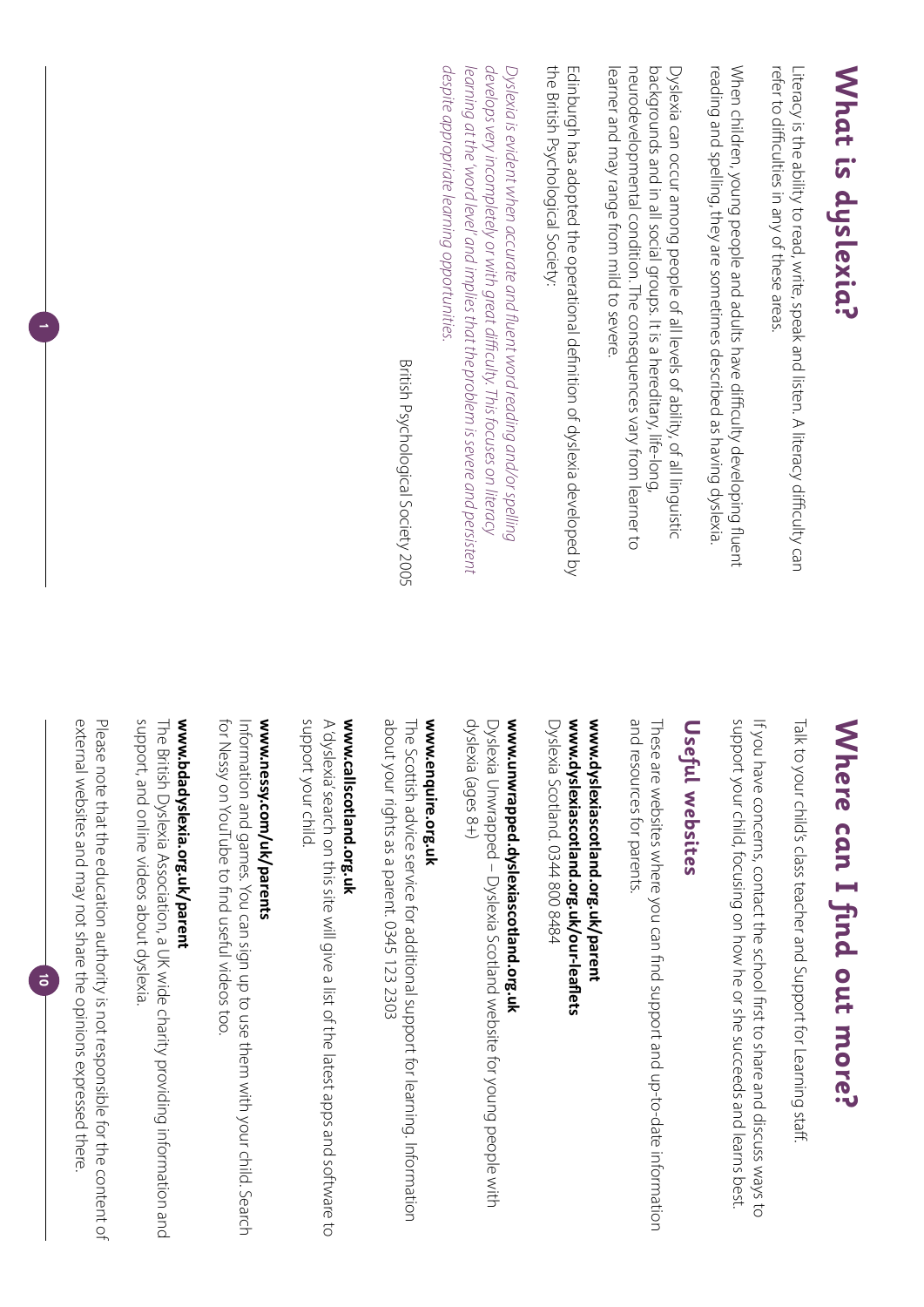## Support with homework **Support with homework**

Homework is often a challenge. Try to be supportive and light-hearted. Your Homework is often a challenge. Try to be supportive and light-hearted. Your with the school and put a time limit on homework. Ensure homework does with the school and put a time limit on homework. Ensure homework does child should not be spending far longer than others on homework. Liaise child should not be spending far longer than others on homework. Liaise not obstruct after-school activities. not obstruct after-school activities.

- Establish a homework routine that works for your child Establish a homework routine that works for your child and incorporates rest periods. and incorporates rest periods. ❉
	- Create a quiet, clutter free homework area to aid focus Create a quiet, clutter free homework area to aid focus and concentration. and concentration. ❉

III

Ⅲ

- understands what to do. Read instructions aloud and, if understands what to do. Read instructions aloud and, if necessary, practice the first example or two with them. necessary, practice the first example or two with them. Go over the homework to ensure your child Go over the homework to ensure your child ❉
	- Divide homework into manageable chunks and give Divide homework into manageable chunks and give breaks between tasks. breaks between tasks. ❉
- Help your child to generate ideas for writing tasks and projects before Help your child to generate ideas for writing tasks and projects before they start work. they start work. ❉
- Help your child to learn to check their work, developing independence Help your child to learn to check their work, developing independence as they get older. as they get older. ❉
- Do not get worried about the number of spelling errors the content is Do not get worried about the number of spelling errors - the content is more important. more important. ❉

Keep up communication with your son or daughter's school. Continue to Keep up communication with your son or daughter's school. Continue to share any concerns you have and to ask questions. share any concerns you have and to ask questions.

## Associated difficulties **Associated difficulties**

We also recognise the following difficulties that can be associated with We also recognise the following difficulties that can be associated with literacy difficulties/ dyslexia: literacy difficulties/ dyslexia:

- **Reading comprehension** eg difficulty Reading comprehension eq difficulty understanding what is read understanding what is read ❉
- words, for example mixing up letters within words, for example mixing up letters within identifying and processing sounds within identifying and processing sounds within **Phonological awareness** eg difficulty Phonological awareness eg difficulty words ❉
- **language** eg difficulty answering a question fully as has language eg difficulty answering a question fully as has **Processing: auditory and/or visual processing of**  Processing: auditory and/or visual processing of forgotten what was asked, slow speed of reading forgotten what was asked, slow speed of reading ❉
- mind to complete a task, remembers only difficulty holding sufficient information in difficulty holding sufficient information in mind to complete a task, remembers only Short-term and working memory eg **Short-term and working memory** eg part of a set of instructions part of a set of instructions ❉
- **Organisational skills** eg forgetting to Organisational skills eg forgetting to bring homework or PE kit bring homework or PE kit ❉
- **Emotional/behavioural** eg easily tires, Emotional/behavioural egeasily tires, finds homework frustrating finds homework frustrating ❉
- **Maths** eg confusion with number order, Maths eg confusion with number order, difficulty learning tables difficulty learning tables ❉

 $\sim$ 



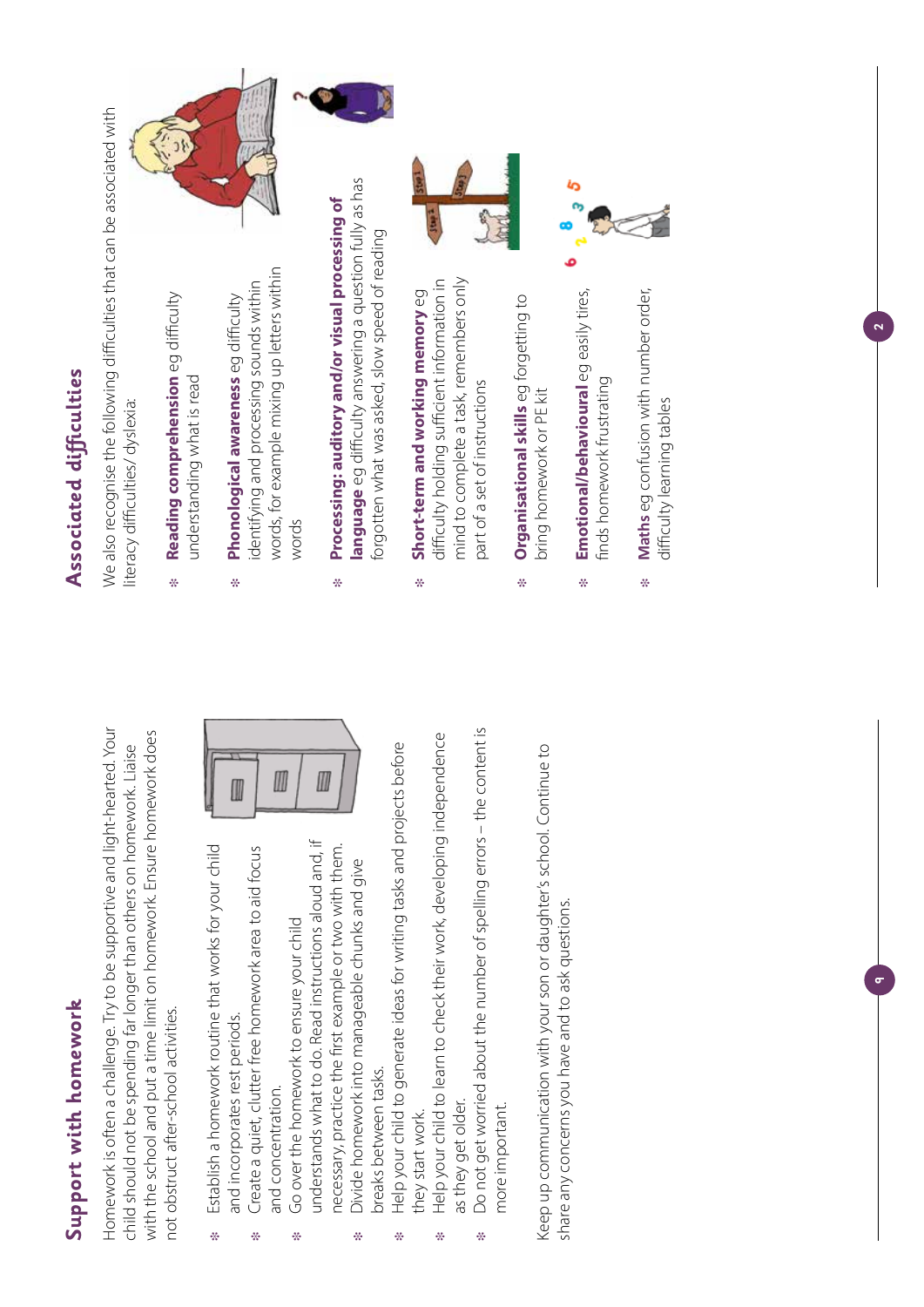# **Strengths associated with dyslexia** Strengths associated with dyslexia

Learners with dyslexia can be Learners with dyslexia can be:

- **≉** creative, enjoying practical tasks and active learning creative, enjoying practical tasks and active learning
- ❉ strong visual thinkers, eg seeing and thinking in 3D strong visual thinkers, eg seeing and thinking in 3D
- ❉ good verbally, in social interaction and group work and group work good verbally, in social interaction
- ❉ good at problem-solving and seeing the whole picture seeing the whole picture good at problem-solving and



support to each individual learner's needs. development for each child. This approach enables school staff to tailor support to each individual learner's needs. development for each child. This approach enables school staff to tailor to identify and take account of the particular strengths and areas for to identify and take account of the particular strengths and areas for As dyslexia affects every learner differently, schools are encouraged As dyslexia affects every learner differently, schools are encouraged

# How can I help at home? **How can I help at home?**

on the NHS. first thing to do is arrange a vision test and a hearing test, available for free If you have concerns about your son or daughter's learning and literacy, the on the NHS. first thing to do is arrange a vision test and a hearing test, available for free If you have concerns about your son or daughter's learning and literacy, the

find it hard to identify their strengths and may need support with this. be very tired by the end of the day. Be understanding and encouraging. Tell your child what he or she is good at. If self-esteem is low, some children car find it hard to identify their strengths and may need support with this. your child what he or she is good at. If self-esteem is low, some children can Your child may have to work harder in school than other children and can Your child may have to work harder in school than other children and can be very tired by the end of the day. Be understanding and encouraging. Tell

## Support with reading **Support with reading**

- ❉ ❉ Daily reading is best, for 10 to 15 minutes at a time Talk about the book before starting. Talk about the book before starting. Daily reading is best, for 10 to 15 minutes at a time.
- common words from school make it fun! eg words from your child's environment, or a list of Read the most commonly used words together, common words from school – make it fun! eg words from your child's environment, or a list of Read the most commonly used words together,
- ❉ and read it again together before reading on If your child makes a mistake or gets stuck, give the correct word quickly, and read it again together before reading on. If your child makes a mistake or gets stuck, give the correct word quickly,
- ❉ Children who are reluctant to read could be encouraged to choose they feel comfortable with and are interested in picture books, comic books, graphic novels, the sports page – whatever they feel comfortable with and are interested in. picture books, comic books, graphic novels, the sports page – whatever Children who are reluctant to read could be encouraged to choose
- ❉ generate ideas child has chosen and can also help them learn new vocabulary and Read a bedtime story to your child. This is a time to enjoy books your generate ideas. child has chosen and can also help them learn new vocabulary and Read a bedtime story to your child. This is a time to enjoy books your
- ❉ Your child can also listen to or read along with audiobooks Your child can also listen to or read along with audiobooks.

# Support with spelling and writing **Support with spelling and writing**

- ❉ look, say (sound out) and write. encouraging the use of as many senses as possible Help your child to learn their spelling words look, say (sound out) and write. encouraging the use of as many senses as possible: Help your child to learn their spelling words,
- ❉ Little and often is best. Little and often is best.

❉

- Make it fun! Try ICT games, colour, rap or singing Make it fun! Try ICT games, colour, rap or singing.
- ❉ Encourage as many opportunities to write or type as possible, following your child's interests your child's interests. Encourage as many opportunities to write or type as possible, following
- ❉ typing program. As they get older, encourage them to learn touch typing skills using a typing program. As they get older, encourage them to learn touch typing skills using a

**8**

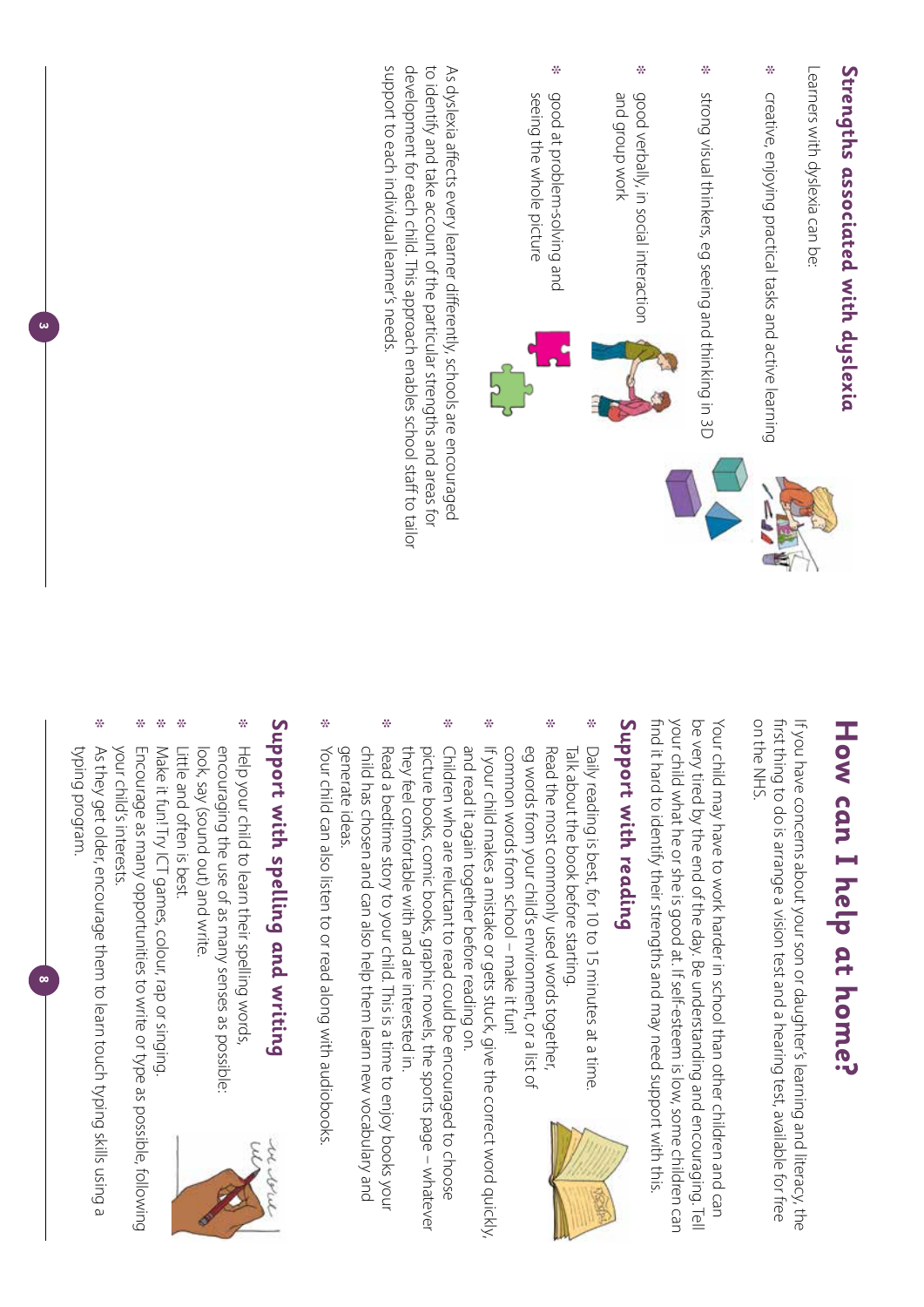| Ask the school for a glossary of terms<br>Learning                                                                               | How will the school help my child?                                                                                                                                                                                                                                                                                  |
|----------------------------------------------------------------------------------------------------------------------------------|---------------------------------------------------------------------------------------------------------------------------------------------------------------------------------------------------------------------------------------------------------------------------------------------------------------------|
| in new subjects, and help your child<br>to learn or look up new vocabulary                                                       | Identification of dyslexia                                                                                                                                                                                                                                                                                          |
| appropriate ICT to support your child, eg<br>in preparation. Discuss the use of<br>iPad apps or predictive software.             | discuss them with school staff. Request the Parent/carer information form<br>If you have concerns about your son or daughter's learning and literacy,<br>to enable you to fully share your concerns.                                                                                                                |
| Before parents' evening, discuss with your<br>child the strategies that work for them<br>Understanding                           | Class teachers are in a good position to recognise that a learner may have<br>dyslexia/have literacy difficulties.                                                                                                                                                                                                  |
| At parents' evening remind each subject<br>and any support they might still require.<br>teacher that your child has dyslexia and | An assessment by someone external to the school is not necessary for<br>learners to be identified as having dyslexia.                                                                                                                                                                                               |
| discuss how these strategies can be used<br>in their subject area.                                                               | Gathering evidence                                                                                                                                                                                                                                                                                                  |
|                                                                                                                                  | Assessing for and identifying dyslexia is a planned, staged process that does<br>not rely on using a single test. Evidence is gathered over time through staff<br>discussion and reflection, observation, looking at the child's work, class<br>assessments and obtaining views from the child and his/her parents. |
|                                                                                                                                  | Gathered evidence is discussed and appropriate supports are put in place.<br>How the child responds to this support is monitored and reviewed                                                                                                                                                                       |
|                                                                                                                                  | The Support for Learning teacher will undertake more formal standardised<br>assessments and gather further information, if required                                                                                                                                                                                 |
|                                                                                                                                  | Conclusions Framework for the identification of literacy difficulties/dyslexia.<br>All evidence can then be collated in the CEC document 'Summary and                                                                                                                                                               |
|                                                                                                                                  |                                                                                                                                                                                                                                                                                                                     |
|                                                                                                                                  |                                                                                                                                                                                                                                                                                                                     |
|                                                                                                                                  |                                                                                                                                                                                                                                                                                                                     |

❉

❉

**4**